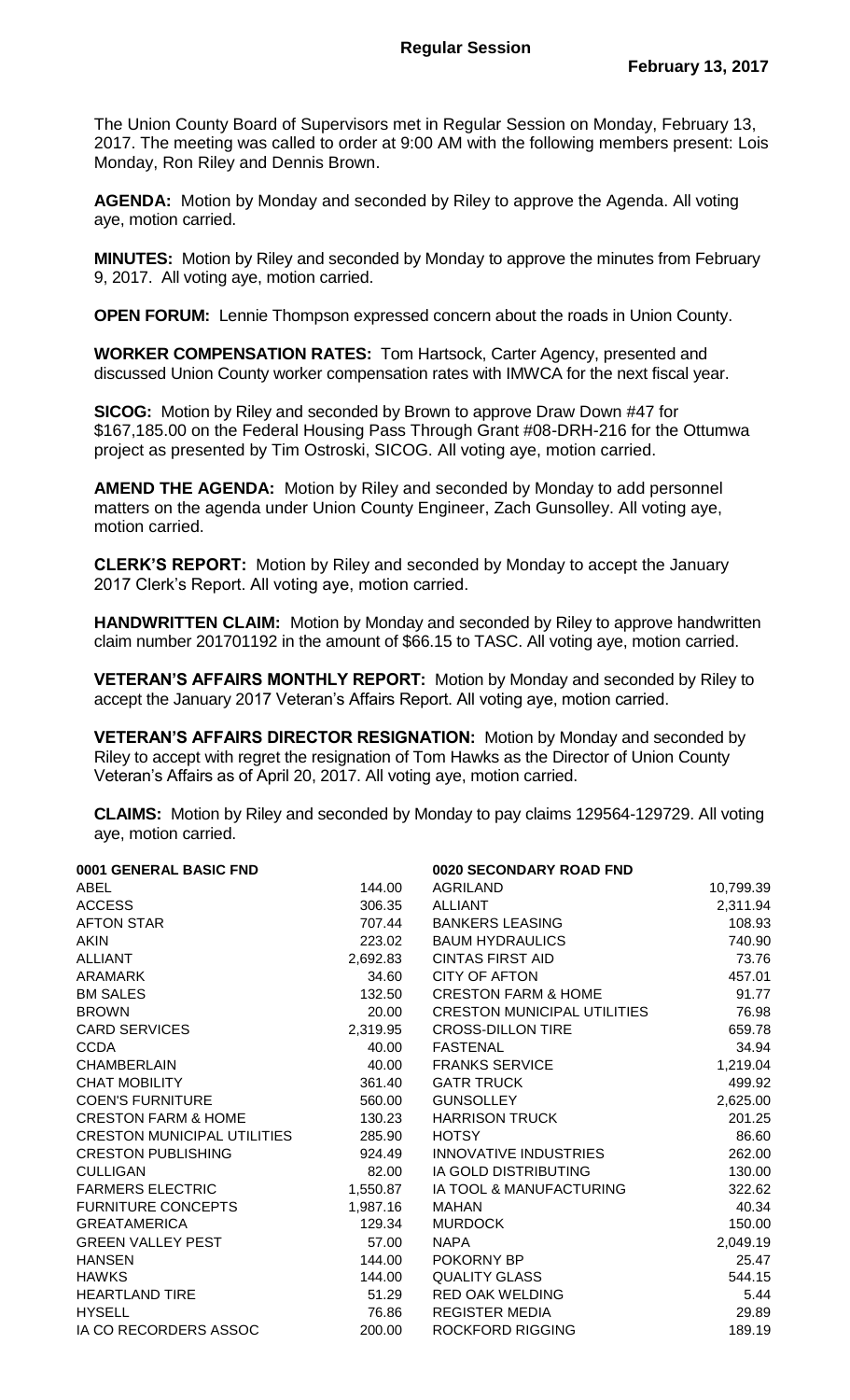| <b>ISSB</b>                    | 26.75      | <b>SCC NETWORKS</b>                    | 39.66     |
|--------------------------------|------------|----------------------------------------|-----------|
| <b>JIM'S SANITATION</b>        | 315.00     | <b>SCHILDBERG</b>                      | 392.45    |
| <b>KENYON</b>                  | 99.66      | <b>SERVICE TECHS</b>                   | 59.96     |
| <b>M &amp; M MOTORS</b>        | 560.00     | SNAP-ON                                | 77.91     |
| <b>MAFFETT</b>                 | 40.00      | <b>SIRWA</b>                           | 38.00     |
| <b>MAIL SERVICES</b>           | 403.20     | UNITY POINT CLINIC                     | 74.00     |
| MC/ISSB                        | 613.14     | UNITYPOINT HEALTH                      | 428.40    |
| <b>MAYHEW</b>                  | 248.49     | <b>US CELLULAR</b>                     | 35.91     |
| <b>MCNAUGHT</b>                | 20.00      | WINDSTREAM                             | 67.08     |
| <b>MEDICAP</b>                 | 15.90      | <b>ZIEGLER</b>                         | 1,157.78  |
| <b>MILLER</b>                  | 150.00     | 0020 SECONDARY ROAD FND TTL:           | 26,106.65 |
| OFFICE DEPOT                   | 669.98     |                                        |           |
| <b>OFFICE MACHINES</b>         | 777.74     | <b>4003 EMPOWERMENT</b>                |           |
| <b>PETTEGREW</b>               | 325.00     | <b>DISCOVERY KIDS</b>                  | 1,660.00  |
| <b>PJGREUFE</b>                | 1,500.00   | EAST UNION COMM SCHOOLS                | 2,640.00  |
| POKORNY BP                     | 239.10     | <b>SICKELS</b>                         | 3,750.00  |
| POLK CO SHERIFF                | 46.07      | SOUTHERN IA TROLLEY                    | 210.00    |
| <b>QUEE</b>                    | 20.00      | <b>ST MALACHY</b>                      | 405.00    |
| <b>RIPPERGER REPAIR</b>        | 764.92     | <b>TAYLOR CO AG</b>                    | 3,442.96  |
| <b>SERVICE TECHS</b>           | 101.88     | <b>WEAVER</b>                          | 800.00    |
| <b>SHEAKLEY</b>                | 149.41     | <b>4003 EMPOWERMENT TTL:</b>           | 12,907.96 |
| <b>SIDDENS</b>                 | 25.00      |                                        |           |
| <b>SICOG</b>                   | 71,541.00  | <b>4004 LAW ENFORCEMENT CENTER</b>     |           |
| <b>SIRWA</b>                   | 35.31      | <b>ALLIANT</b>                         | 3,938.09  |
| <b>STALCUP</b>                 | 40.00      | <b>ARAMARK</b>                         | 43.56     |
| <b>SUPREME CLEANERS</b>        | 161.50     | <b>BM SALES</b>                        | 501.10    |
| <b>TAYLOR CO SHERIFF</b>       | 43.54      | <b>BYERS LOCK SHOP</b>                 | 59.15     |
| <b>TERESA A. KORDICK</b>       | 294.50     | <b>COUNSEL</b>                         | 206.12    |
| <b>THATCHER</b>                | 144.00     | <b>CRESTON PUBLISHING</b>              | 65.27     |
| THE EXCHANGE                   | 34.00      | ELECTRONIC ENGINEERING                 | 2,770.21  |
| <b>TRUE VALUE</b>              | 18.28      | <b>FIRST COMMUNICATIONS</b>            | 24.90     |
| <b>TYLER TECH</b>              | 6,487.50   | <b>GREEN VALLEY PEST</b>               | 36.00     |
| <b>UNION CO ENGINEER</b>       | 228.76     | <b>HOTSY</b>                           | 146.00    |
| VISA/ISSB                      | 32.40      | <b>INTOXIMETERS</b>                    | 115.00    |
| <b>WEINKOETZ</b>               | 20.00      | <b>MAINSTAY</b>                        | 308.00    |
| <b>WELCH</b>                   | 20.00      | MC/ISSB                                | 100.04    |
| <b>WINDSTREAM</b>              | 290.59     | <b>MEDIACOM</b>                        | 135.90    |
| <b>XEROX BUSINESS SERVICES</b> | 1,150.00   | <b>OFFICE MACHINES</b>                 | 786.19    |
| 0001 GENERAL BASIC FND TTL:    | 100,997.85 | O'KEEFE ELEVATOR                       | 286.04    |
|                                |            | <b>TRUE VALUE</b>                      | 31.99     |
| 0002 GENERAL SUPPLEMENTAL      |            | <b>UNION CO AUDITOR</b>                | 69.00     |
| <b>AMMON</b>                   | 32.00      | <b>VERMEER</b>                         | 67.78     |
| <b>BURKHALTER</b>              | 32.00      | <b>WINDSTREAM</b>                      | 802.19    |
| <b>CAROL A. CLARK</b>          | 691.32     | <b>4004 LAW ENFORCEMNT CNTR TTL:</b>   | 10,492.53 |
| <b>CARTER</b>                  | 32.00      |                                        |           |
| <b>CITY OF CRESTON</b>         | 9,237.74   | 4100 CO ASSESSMENT EXPENSE             |           |
| <b>CLARK</b>                   | 32.00      | OFFICE DEPOT                           | 64.50     |
| <b>DENTON</b>                  | 32.00      | <b>SCHNEIDER CORP</b>                  | 1,000.00  |
| <b>FARGO</b>                   | 32.00      | <b>VANGUARD APPRAISALS</b>             | 5,250.00  |
| <b>GILE</b>                    | 32.00      | 4100 CO ASSESSMNT EXPENSE TTL:         | 6,314.50  |
| <b>HAWKS</b>                   | 32.00      |                                        |           |
| <b>HUBATKA</b>                 | 32.00      | <b>4150 SOUTHERN HILLS REGION</b>      |           |
| <b>HUEWE</b>                   | 32.00      | CARE                                   | 7,550.00  |
| <b>HUGHES</b>                  | 32.00      | <b>CENTURY LINK</b>                    | 114.93    |
| <b>LANG</b>                    | 32.00      | <b>CHOICE</b>                          | 1,928.00  |
| <b>LOOMIS</b>                  | 32.00      | <b>COUNTRY HAVEN</b>                   | 7,898.60  |
| <b>MOBERG</b>                  | 32.00      | <b>CROSSROADS</b>                      | 19,992.23 |
| <b>OSHEL</b>                   | 32.00      | <b>GLENWOOD RESOURCES</b>              | 403.78    |
| <b>RAYMOND</b>                 | 32.00      | IA COMMUNITY SERVICES ASSOC            | 200.00    |
| <b>ROGERS</b>                  | 32.00      | <b>INNOVATIVE INDUSTRIES</b>           | 7,448.10  |
| <b>RUTLEDGE</b>                | 32.00      | <b>4150 SOUTHERN HILLS REGION TTL:</b> | 45,535.64 |
| TREASURER STATE OF IA          | 10,411.00  |                                        |           |
| <b>TYLER INSURANCE</b>         | 100.00     | <b>4960 SANITARY LANDFILL</b>          |           |
| <b>WALLACE</b>                 | 32.00      | <b>ALLIANT</b>                         | 1,500.00  |
| 0002 GENRL SUPPLEMENTAL TTL:   | 21,048.06  | <b>BARKER LEMAR &amp; ASSOC</b>        | 225.00    |
|                                |            | <b>BEDFORD TIMES</b>                   | 27.00     |
| 0011 RURAL SERVICES BASIC      |            | <b>BRICK GENTRY</b>                    | 1,350.00  |
| <b>BANKERS LEASING</b>         | 30.66      | <b>CAROLINA SOFTWARE</b>               | 250.00    |
| CLARKE CO ENVIRONMNTAL SRVS    | 24.00      | <b>CHAT MOBILITY</b>                   | 74.26     |
| <b>GRMC</b>                    | 114.16     | <b>CLEAN HARBORS</b>                   | 6,386.56  |
| IA WEED COMMISSIONER'S ASSOC   | 140.00     | <b>CRESTON PUBLISHING</b>              | 62.13     |
| <b>KSIB</b>                    | 1,000.00   | <b>DIREC TECH</b>                      | 105.00    |
| <b>MATHES SEED</b>             | 620.00     | ED M FELD EQUIPMENT                    | 100.00    |
| MID COUNTRY MACHINERY          | 128.67     | <b>GRP &amp; ASSOC</b>                 | 136.50    |
|                                |            |                                        |           |